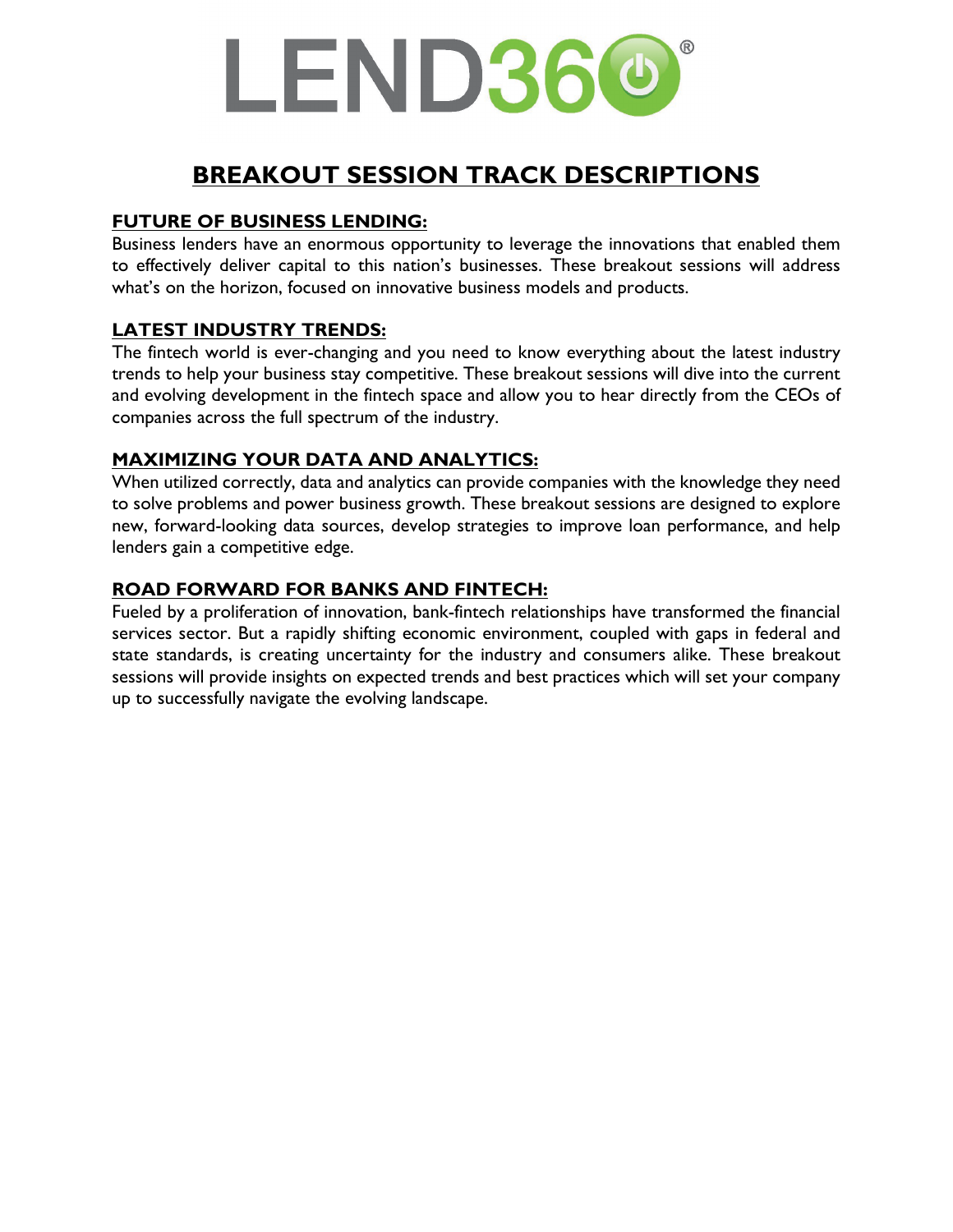## LEND360

#### **ROAD FORWARD FOR BANKS AND FINTECH SESSION DESCRIPTIONS**

#### **FINANCING THE FINTECH**

Technology firms are reshaping the financial sector with a proliferation of new products and services. But this innovation brings challenges in maintaining liquidity and accessing portfolio financing. This expert panel will examine funding trends and their underlying drivers*,* including standards for securitization, lines of credit, and third party purchasing with a particular focus on the growing role of direct purchasing.

#### **WHAT IS THE STATE OF PLAY FOR BANK-FINTECH PARTNERSHIPS?**

Fintech companies have emerged as valuable partners that help traditional financial services institutions reach new goals. But in a constantly evolving landscape, challenges old and new affect the future success of these partnerships. This expert panel will examine the potential barriers to bank-fintech partnerships and share mitigation strategies and outside-the-box solutions that will enable you to keep driving industry change.

#### **DATA OWNERSHIPS AND SECURITY**

Cutting-edge innovations in the bank-fintech partnership space have made data abundant and ubiquitous. The benefits are numerous, from greater product development to faster market penetration and customized customer services, but so are the potential risks. This expert panel will examine the expectations and responsibilities each party needs to consider for the handling of the data they generate and show how smart data policies will keep your partnership flourishing.

#### **MANAGING YOUR BANK-FINTECH RELATIONSHIP**

Over the past decade, technology has revolutionized how the financial services industry serves its consumers. However, it takes more than tech to keep a bank-fintech partnership moving in the right direction. If not managed correctly, these partnerships can fall short of expectations. This expert panel will share their tips on how to avoid the kind of pitfalls that hold these partnerships back, along with proactive strategies that will boost your odds of success.

#### **THE DO'S AND DON'TS OF DEVELOPING CUSTOMER FACING APPLICATIONS**

Although some banks have tried developing customer-facing applications inhouse, they are increasingly focused on finding responsible third parties to provide these applications. Fintech's looking to offer these services must demonstrate an understanding of both the bank's regulatory environment and commercial landscape. Learn the framework for successful application collaboration that has the adaptability to meet customer needs.